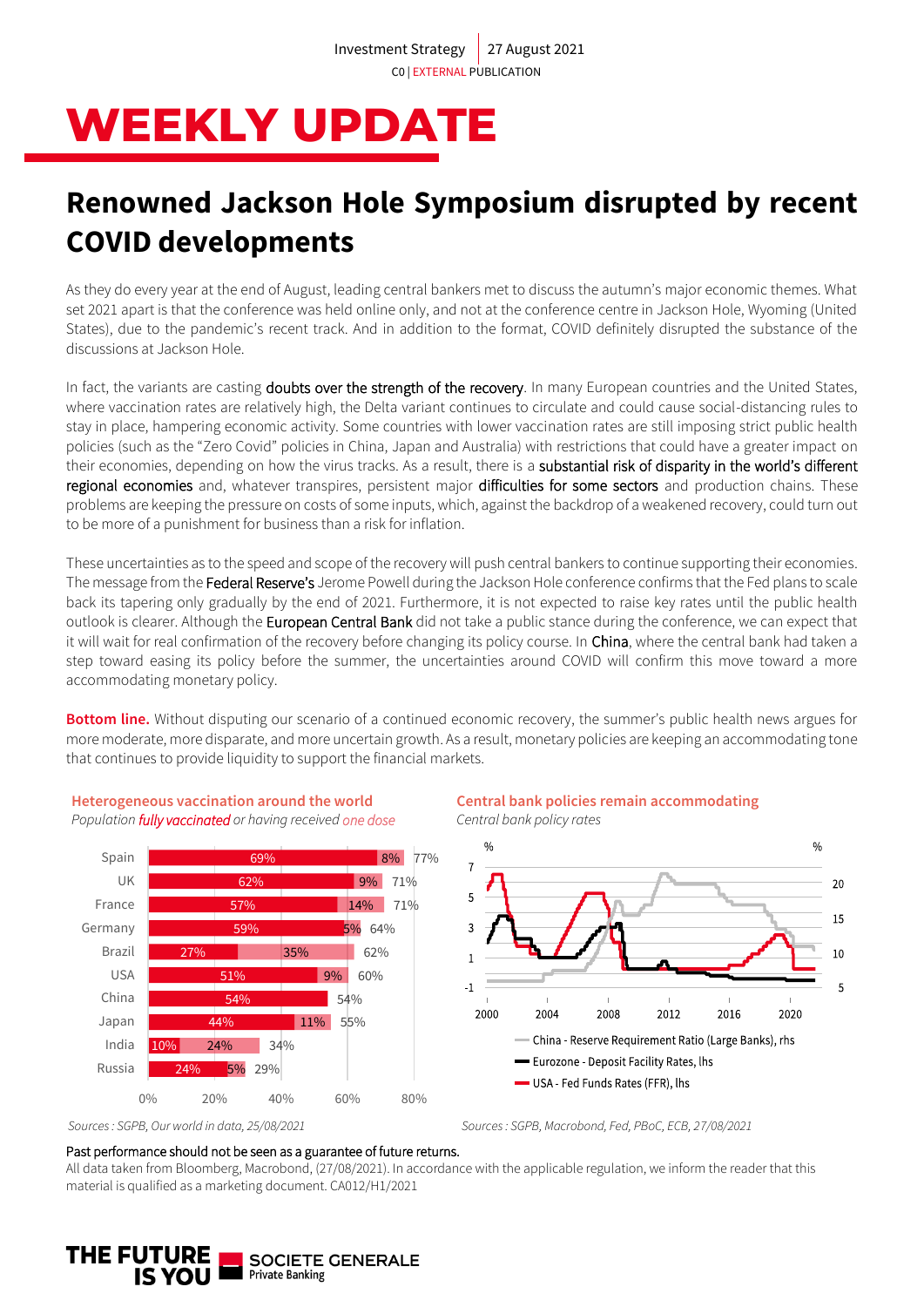JNITED KINGDOM

### **OUR MACRO COMMENTS**

### **This week and next**

EUROZONE

- Eurozone flash Consumer Confidence fell from -4.4 to -5.3 in August, while the consensus had forecast a drop to -5.
- Eurozone flash Markit Composite PMI was 59.5 in August, below both the consensus and previous month at 59.7 and 60.4, respectively.
- Germany's flash Markit Composite PMI was 60.6 in August, below both the consensus and previous month at 62.2 and 62.4, respectively. In France, the index was 55.9, below both the consensus and previous month of 56.3 and 56.6, respectively.
- German GDP rose by 1.6% QoQ and 9.4% YoY in Q2. These are slightly bigger jumps than the estimated 1.5% and 9.2%, respectively.
- The German IFO business climate index dropped from 100.7 to 99.4 in August, while economists were expecting it to fall to 100.4.

| Next week's key events |                                          | Per  | Next week's key events<br>Prev.<br>Cons. |      |               | $P_{\rho}$ r | PrAV                        | Cons. |       |       |
|------------------------|------------------------------------------|------|------------------------------------------|------|---------------|--------------|-----------------------------|-------|-------|-------|
|                        | $\frac{1}{2}$ 31 Aug Euro zone CPI YoY P | Aug  | 2.2%                                     | 2.7% | <b>ASSESS</b> | 1 Sep        | Markit manufacturing PMI F  | Aug   | 60.4  | 60.1  |
| 3 Sep                  | Euro zone retail sales YoY               | Julv | 5%                                       | 3.8% |               | 31 Aug       | Nationwide house prices YoY | Aug   | 10.5% | 10.2% |

- UNITED STATES • The US economy grew 6.6% QoQ annualised (ann.) in Q2, below the expected 6.7%.
	- The Chicago Fed Activity Index rose from -0.01 to 0.53 in July, whereas analysts expected a jump to 0.1.
	- The PCE price index rose 4.2% YoY in July, above 3;5% rise expected by the economists. Core PCE was up 3.6% YoY in July, in line with the consensus.
	- Durable goods orders declined 0.1% MoM in July, above the 0.3% decline expected by the consensus.
	- Non-defence capital goods orders ex aircraft fell 1.2% MoM in July, below the 0.4% increase expected by the consensus.

**UNITED STATES** 

| Next week's key events |                       | Per | Prev. | Cons. |                     | Next week's key events |                                 | Per | Prev. | Cor |
|------------------------|-----------------------|-----|-------|-------|---------------------|------------------------|---------------------------------|-----|-------|-----|
| 1 Sep                  | ISM manufacturing PMI | Aug | 59.5  | 59.1  | $\sqrt{\text{eff}}$ |                        | 31 Aug China NBS non-manuf. PMI | Aug | 53.3  | 53  |
| 3 Sep                  | Nonfarm payrolls      | Aug | 942k  | 763K  |                     | 1 Sep                  | China Caixin manufacturing PMI  | Aug | 50.3  | 51  |

- UNITED KINGDOM • Flash UK Services Business Activity Index was 55.5 in August, well below the consensus and previous month at 59 and 59.6, respectively. Flash UK Manufacturing PMI was down from 60.4 to 60.1 in August but stayed above the consensus 59.5.
	- CBI retail reported sales surged from 23 to 60 in August, its highest level since December 2014, while consensus had forecast a drop to 20.

| Next  |
|-------|
| 1 Sep |
| 31 Au |

|     | xt week's key events        |     | Per. Prev. Cons. |      |
|-----|-----------------------------|-----|------------------|------|
| эp  | Markit manufacturing PMI F  | Aug | 60.4             | 60.1 |
| Aug | Nationwide house prices YoY |     | Aug 10.5% 10.2%  |      |

- & EMERGING COUNTRIES ASIA & EMERGING COUNTRIES • Japan's Flash Services Business Activity Index was 43.5 in August, below both the consensus and previous month of 46 and 47.4, respectively. The Manufacturing PMI was 52.4, below both the consensus and previous month of 52.8 and 53, respectively.
	- Japan's index of leading economic indicators rose from 102.6 to 104.1 in June, in line with the consensus.
	- South Korea's central bank raised its key interest rate for the first time in nearly three years from 0.50% to 0.75%, making it the first in Asia to tighten monetary policy since the coronavirus crisis began.



ASIA

| Next week's key events |                       | Per. | Prev. | Cons. | Next week's key events |                                 | Par | Prev. | Cons. |
|------------------------|-----------------------|------|-------|-------|------------------------|---------------------------------|-----|-------|-------|
| 1 Sep                  | ISM manufacturing PMI | Aug  | 59.5  | 59.1  |                        | 31 Aug China NBS non-manuf. PMI | Aug | 53.3  |       |
| 3 Sep                  | Nonfarm payrolls      | Aug  | 942k  | 763K  | 1 Sep                  | China Caixin manufacturing PMI  | Aug | 50.3  |       |

Sources: DataStream, Bloomberg, 27 August 2021. Note: YoY = year-on-year; QoQ = quarter-on-quarter; MoM = month-on-month, P = preliminary figure, A = advanced figure, F = final figure, seasonally adjusted, PMI = Purchasing Managers' Index, CPI = Consumer Price Inflation.

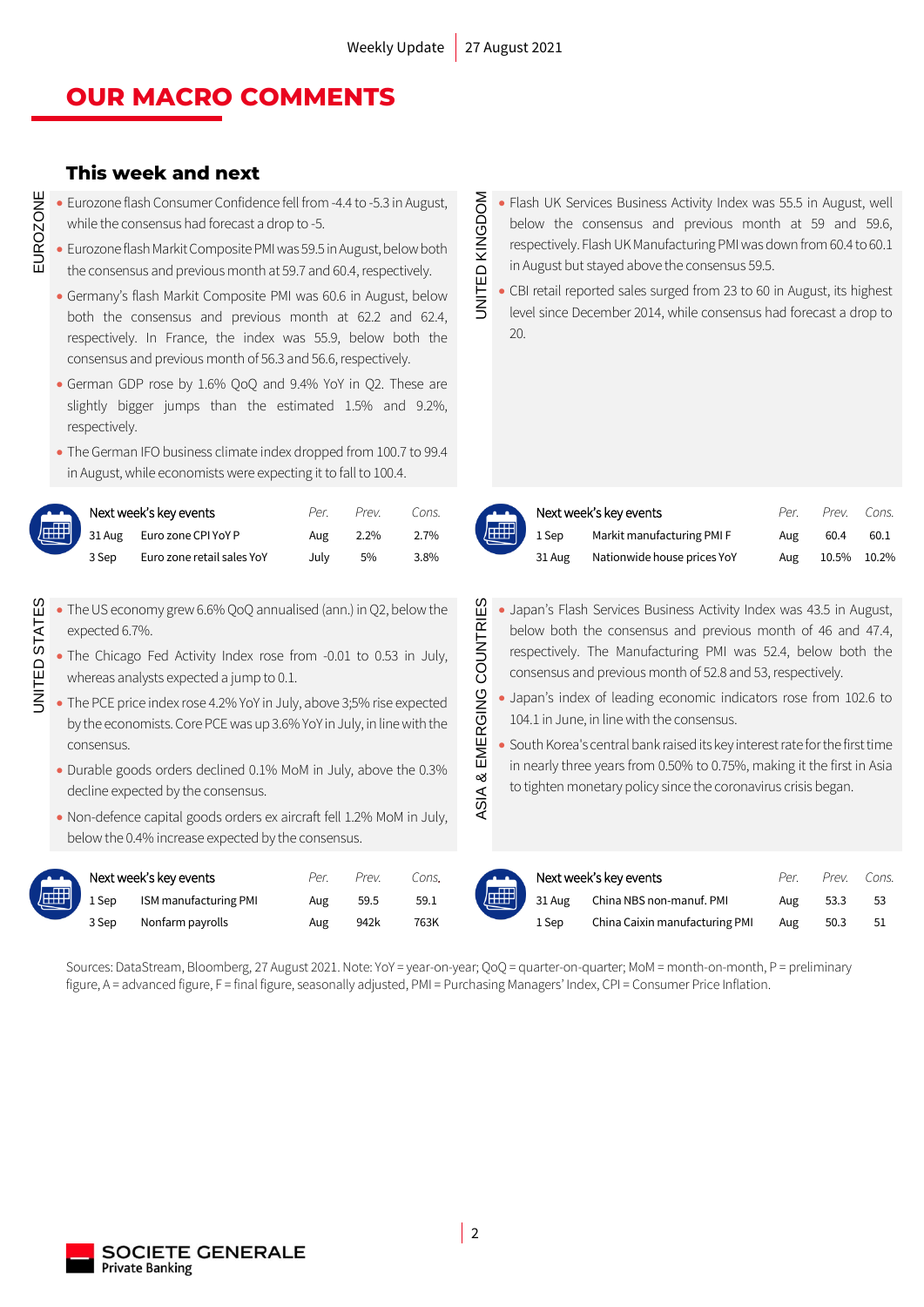### **MARKET PERFORMANCE**

| <b>Interest rates</b>                    | Last     | 1wk              |                                 | 3mth    | <b>YTD</b>       | 12mth            |                        | Government bonds*     |                    |                      | 3mth     | <b>YTD</b> | 12mth    |
|------------------------------------------|----------|------------------|---------------------------------|---------|------------------|------------------|------------------------|-----------------------|--------------------|----------------------|----------|------------|----------|
| EONIA (EUR)                              | $-0.49%$ | 0 <sub>bp</sub>  | $\rightarrow$                   | $-1$ bp | 1 <sub>bp</sub>  | $-2bp$           |                        | United States (3-7yr) |                    | ⋅                    | $0.3\%$  | $-1.0%$    | $-1.0%$  |
| 3mth Euribor (EUR)<br>$-0.55%$           |          | 0 <sub>bp</sub>  | $\rightarrow$                   | $-1$ bp | $-1bp$           | $-7bp$           | United Kingdom (3-7yr) |                       |                    |                      | 0.2%     | $-1.1\%$   | $-0.8%$  |
| 3mth Libor (USD)                         | 0.12%    | $-1bp$           | $\qquad \qquad \Longrightarrow$ | $-1$ bp | $-12bp$          | $-14bp$          | Germany (3-7yr)        |                       | $-0.2%$<br>$-0.2%$ | ₩                    | 0.6%     | $-0.4%$    | $-0.1\%$ |
|                                          |          |                  |                                 |         |                  |                  |                        |                       |                    |                      |          |            |          |
| 3mth Libor (GBP)                         | 0.07%    | 0 <sub>bp</sub>  | $\rightarrow$                   | $-1$ bp | 4 <sub>bp</sub>  | 0 <sub>bp</sub>  | Japan (3-7yr)          |                       | $-0.1%$            |                      | 0.1%     | 0.1%       | 0.1%     |
| 10-year US Treasury bond                 | 1.34%    | 10 <sub>bp</sub> | ♠                               | $-23bp$ | 43 bp            | 66 bp            |                        |                       |                    |                      |          |            |          |
| 10-year German bond                      | $-0.42%$ | 7 bp             | $\bullet$                       | $-21bp$ | 16bp             | $-1bp$           | Equities*              | Last                  | 1wk                |                      | 3mth     | <b>YTD</b> | 12mth    |
| 10-year French bond                      | $-0.06%$ | 8 <sub>bp</sub>  | ♠                               | $-22bp$ | 28 <sub>bp</sub> | 6 <sub>bp</sub>  | <b>MSCI AC World</b>   | 732                   | 1.7%               | $\bullet$            | 3.8%     | 14.8%      | 27.8%    |
| 10-year UK bond                          | 0.60%    | 6 <sub>bp</sub>  | ♠                               | $-15bp$ | 41bp             | 30 <sub>bp</sub> | Eurostoxx 50           | 4 1 7 0               | 1.1%               | $\bullet$            | 3.7%     | 19.8%      | 27.2%    |
|                                          |          |                  |                                 |         |                  |                  | <b>DAX</b>             | 15794                 | 0.2%               | $\bullet$            | 2.2%     | 15.1%      | 19.7%    |
| <b>Credit</b>                            |          | 1wk              |                                 | 3mth    | <b>YTD</b>       | 12mth            | <b>CAC 40</b>          | 6666                  | 0.9%               | $\ddot{\phantom{a}}$ | 4.7%     | 22.5%      | 35.2%    |
| <b>BAML EURO Corp. IG</b>                |          | $-0.3%$          | ₩                               | 1.2%    | 0.4%             | 2.7%             | S&P 500                | 4470                  | 1.5%               | ↟                    | 6.9%     | 20.1%      | 30.5%    |
| <b>BAML EURO Corp HY</b>                 |          | 0.0%             | $\qquad \qquad \rightarrow$     | 1.4%    | 3.7%             | 8.8%             | <b>FTSE 100</b>        | 7 1 2 5               | 1.0%               | $\bullet$            | 2.6%     | 13.4%      | 22.1%    |
| <b>BAML GBP Corp IG</b>                  |          | $-0.5%$          | ₩                               | 2.3%    | $-1.2%$          | 3.4%             | SMI                    | 12 409                | $0.0\%$            | $\rightarrow$        | 9.3%     | 19.1%      | 24.0%    |
| <b>BAMLUSIG</b>                          |          | $-0.3%$          | $\bullet$                       | 2.3%    | $-0.4%$          | 2.3%             | <b>Topix</b>           | 1935                  | $2.0\%$            |                      | 1.0%     | 8.5%       | 21.7%    |
| <b>BAMLUSHY</b>                          |          | 0.6%             | ♠                               | 2.0%    | 4.2%             | 10.0%            | <b>IBOV Brazil</b>     | 118724                |                    |                      | $-4.3%$  | $-0.3%$    | 18.0%    |
| <b>BAML Global EM Sov. External Plus</b> |          | 0.5%             |                                 | 1.1%    | $-0.8%$          | 4.7%             | MICEX Russia *<br>3852 |                       | $-0.1\%$           |                      | 3.8%     | 17.1%      | 26.2%    |
|                                          |          |                  |                                 |         |                  |                  | <b>MSCIEM</b>          | 1 2 6 6               | 2.8%               | ♠                    | $-5.4%$  | $-0.3%$    | 15.7%    |
| <b>Exchange rates</b>                    | Last     | 1wk              |                                 | 3mth    | <b>YTD</b>       | 12mth            | SENSEX 30 India        | 55 949                | $0.6\%$            |                      | 10.3%    | 18.1%      | 44.7%    |
| EUR/USD                                  | 1.18     | 0.7%             | ↟                               | $-3.6%$ | $-3.8%$          | $-0.7%$          | Hang Seng (H-K)        | 25416                 | 0.5%               | ♠                    | $-11.7%$ | $-4.7%$    | 2.5%     |
| <b>EUR/CHF</b>                           | 1.08     | 0.5%             |                                 | $-1.5%$ | $-0.3%$          | 0.4%             | Shanghaï Composite     | 3502                  | 1.0%               |                      | $-2.6%$  | 0.8%       | 5.2%     |
| GBP/USD                                  | 1.37     | 0.4%             | ↟                               | $-3.0%$ | 0.2%             | 3.7%             |                        |                       |                    |                      |          |            |          |
| USD/JPY                                  | 110.1    | 0.3%             | ♠                               | 0.9%    | 6.6%             | 3.9%             | <b>Commodities</b>     | Last                  | 1wk                |                      | 3mth     | <b>YTD</b> | 12mth    |
| USD/BRL                                  | 5.25     | $-3.0%$          | ₩                               | $-1.1%$ | 1.1%             | $-6.3%$          | <b>Brent</b>           | \$71.2                | 6.9%               | $\bullet$            | 3.3%     | 37.1%      | 55.8%    |
| USD/CNY                                  | 6.48     | $-0.2%$          |                                 | 1.4%    | $-0.7%$          | $-5.9%$          | Gold                   | \$1796                | 0.8%               |                      | $-5.7%$  | $-5.4%$    | $-7.4%$  |
| USD/RUB                                  | 74.3     | $0.0\%$          |                                 | 1.0%    | 0.3%             | $-1.8%$          | Copper                 | \$9315                | 4.7%               |                      | $-6.5%$  | 20.2%      | 40.8%    |

Source: DataStream, on 26 August 2021.

1wk = 1-week change, 3mth = 3-month change, 12mth = 12-month change, YTD = year-to-date change, YoY = year-on-year change, BAML = Bank of America Merrill Lynch, JPM = JP Morgan, IG = Investment Grade, EM = emerging markets. \* Price return for MICEX equity index. Equities; total return in local currency. Government bonds = 3-7-year returns. Figures are rounded.

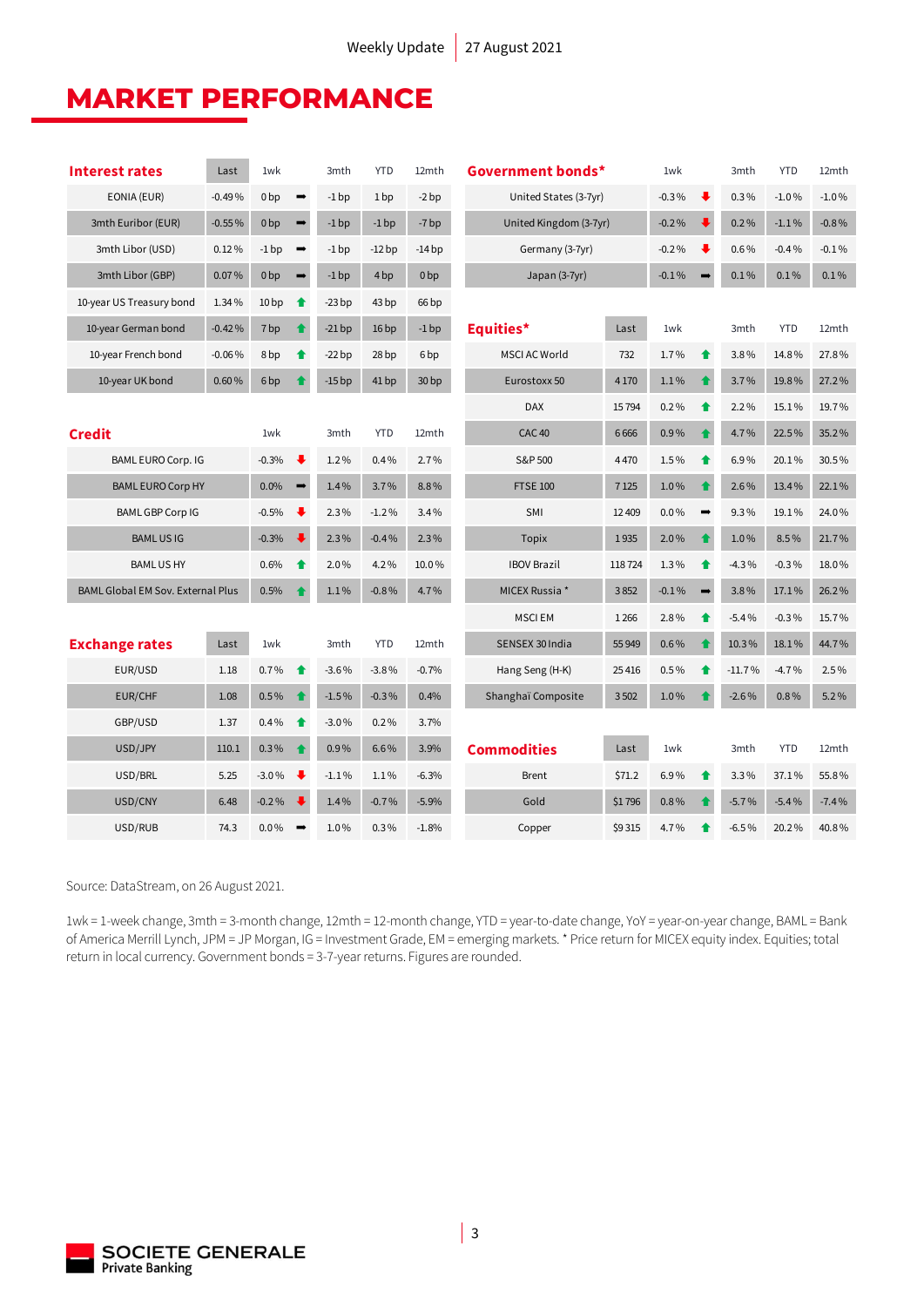### **IMPORTANT INFORMATION – PLEASE READ**

Societe Generale Private Banking is a division of the Societe Generale Group operating through its head office within Societe Generale S.A. and its network (subsidiaries, branches or departments of Societe Generale S.A.) located in the countries mentioned hereafter which use the "Societe Generale Private Banking" and "Kleinwort Hambros" brands, and which distribute this document.

### Subject of the document

This document has been prepared by experts of the Societe Generale Group, and more particularly of Societe Generale Private Banking division, to provide you with information relating to certain financial and economic data. The names and functions of the people who prepared this document are indicated on the first pages of the document.

### This document is a marketing communication that has not been prepared in accordance with legal requirements designed to promote the independence of investment research and the investment service provider is not subject to any prohibition on dealing ahead of the dissemination of investment research.

In order to read and understand the financial and economic information included in this document, you will need to have knowledge and experience of financial markets. If this is not the case, please contact your advisor so that you no longer receive the document. Unless you do this, we shall consider that you have the necessary skills to understand this document.

Please note that this document only aims to provide simple information to help you in your investment or disinvestment decisions, and that it does not constitute a personalised recommendation. You remain responsible for any liabilities that arise. You remain responsible for the management of your assets, and you take your investment decisions freely. Moreover, the document may mention asset classes that are not authorised/marketed in certain countries, and/or which might be reserved for certain categories of investors. Therefore, should you wish to make an investment, as the case may be and according to the applicable laws, your advisor within the Societe Generale Private Banking entity of which you are a client will check your eligibility for this investment and whether it corresponds to your investment profile.

Should you not wish to receive this document, please inform your private banker in writing, and he/she will take the appropriate measures.

### Conflicts of interest

This document contains the views of Societe Generale Private Banking's experts. Societe Generale Private Banking trading desks may trade, or have traded, as principal on the basis of the expert(s) views and reports. In addition, Societe Generale Private Banking's experts receive compensation based, in part, on the quality and accuracy of their analysis, client feedback, revenues of their entity of the Societe Generale Group and competitive factors.

As a general matter, entities within the Societe Generale Group may make a market or act as a principal trader in securities referred to in this report and can provide banking services to the companies mentioned in that document, and to their subsidiary. Entities within the Societe Generale Group may from time to time deal in, profit from trading on, hold on a principal basis, or act advisers or brokers or bankers in relation to securities, or derivatives thereof, or asset class(es) mentioned in this document.

Entities within the Societe Generale Group may be represented on the supervisory board or on the executive board of such persons, firms or entities.

Employees of the Societe Generale Group, or persons/entities connected to them, may from time to time have positions in or hold any of the investment products/ asset class(es) mentioned in this document.

Entities within the Societe Generale Group may acquire orliquidate from time to time positions in the securities and/or underlying assets (including derivatives thereof) referred to herein, if any, or in any other asset, and therefore any return to prospective investor(s) may directly or indirectly be affected.

Entities within the Societe Generale Group are under no obligation to disclose or take into account this document when advising or dealing with or on behalf of customers.

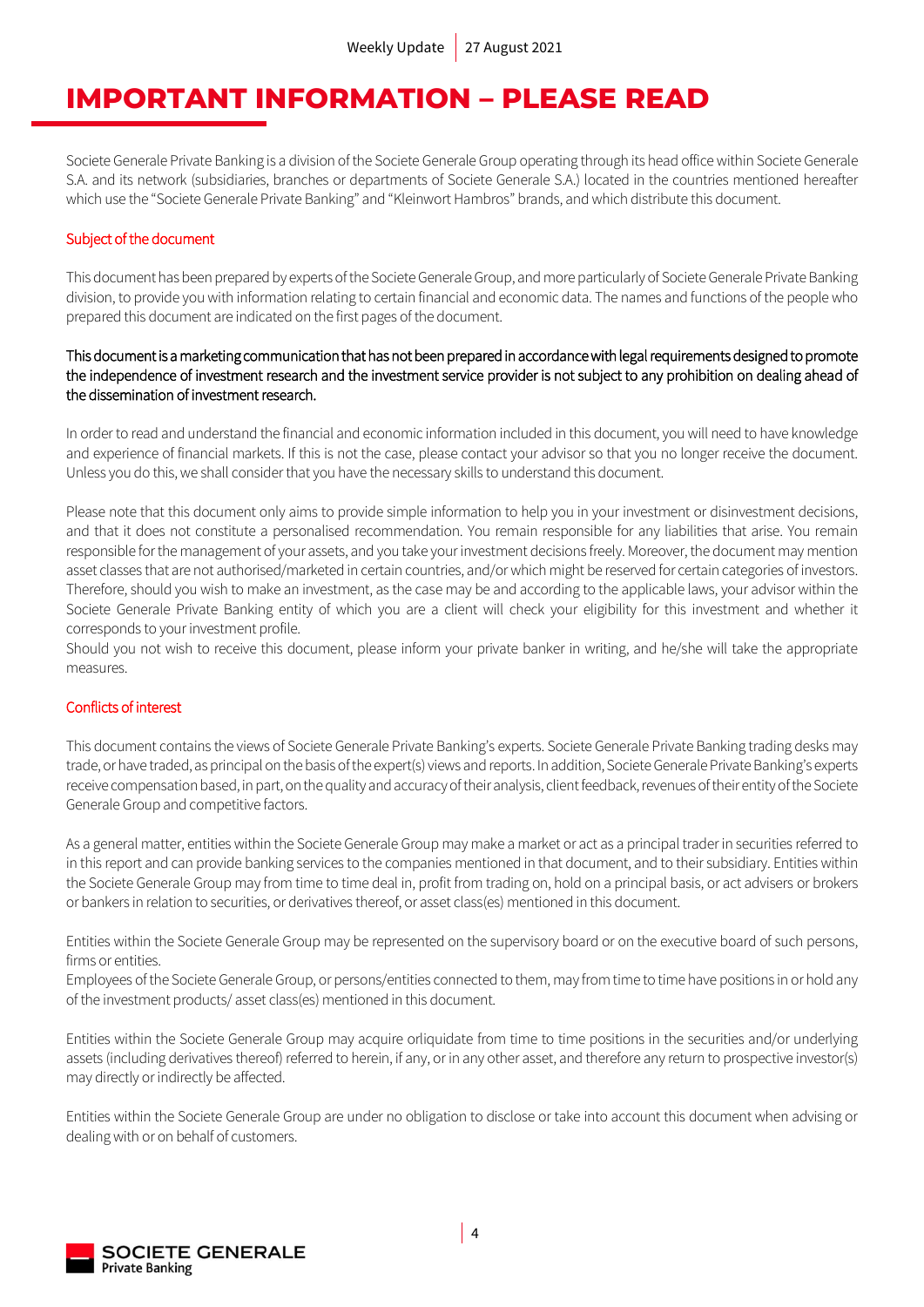In addition, Societe Generale Private Banking may issue other reports that are inconsistent with and reach different conclusions from the information presented in this report and are under no obligation to ensure that such other reports are brought to the attention of any recipient of this report.

Societe Generale Group maintains and operates effective organisational and administrative arrangements taking all reasonable steps to identify, monitor and manage conflicts of interest. To help the Societe Generale Private Banking Entities to do this, they have put in place a management of conflicts of interest policy designed to prevent conflicts of interest giving rise to a material risk of damage to the interests of Societe Generale Private Banking's clients. For further information, Societe Generale Private Banking's clients can refer to the management of conflicts of interests policy, which was provided to them by the Societe Generale Private Banking entity of which they are clients.

### General Warning

This document, which is subject to modifications, is provided for information purposes only and has no legal value.

This material has been prepared for information purposes only and is not intended to provide investment advice nor any other investment service. The document does not constitute and under no circumstances should it be considered in whole or in part as an offer, a personal recommendation or advice from any of the Societe Generale Private Banking entities, regarding investment in the asset classes mentioned therein.

Some products and services might not be available in all Société Générale Private Banking entities. Their availability in your jurisdiction may be restricted depending on local laws and tax regulations. In addition, they have to comply with Societe Generale Group Tax Code of Conduct. You should be aware that the investment to which this material relates may involve numerous risks. The amount of risk may vary but can expose you to a significant risk of losing all of your capital, including a potential unlimited loss. Accordingly these products or services may be reserved only for a certain category of eligible investors such as those who are sophisticated and familiar with these types of investment and who understand the risks involved. Furthermore, accessing some of these products, services and solutions might be subject to other conditions, amongst which is eligibility. Your private banker is available to discuss these products, services and solutions with you and to check if they can respond to your needs and are suitable for your investor profile. Accordingly, before making an investment decision, a potential investor, as the case may be and according to the applicable laws, will be questioned by his or her advisor within the Societe Generale Private Banking entity, of which the investor is a client, regarding his eligibility for the envisaged investment, and the compatibility of this investment with his investment profile and objectives.

Before any investment, the potential investor should also consult his own independent financial, legal and tax advisers in order to obtain all the financial, legal and tax information which will allow him to appraise the characteristics and the risks of the envisaged investment and the pertinence of the strategies discussed in this document, as well as the tax treatment of the investment, in the light of his own circumstances.

Prior to any investment, a potential investor must be aware of, understand and sign the related contractual and informative information, including documentation relating to risks. The potential investor has to remember that he should not base any investment decision and/or instructions solely on the basis of this document. Any financial services and investments may have tax consequences and it is important to bear in mind that the Societe Generale Private Banking entities, do not provide tax advice. The level of taxation depends on individual circumstances and such levels and bases of taxation can change. In addition, this document is not intended to provide, and should not be relied on for, accounting, tax or legal purposes and independent advice should be sought where appropriate.

Investment in some of the asset classes described in this document may not be authorised in certain countries, or may be restricted to certain categories of investors. It is the responsibility of any person in possession of this document to be aware of and to observe all applicable laws and regulations of relevant jurisdictions. This document is not intended to be distributed to people or in jurisdictions where such distribution is restricted or illegal. It is not to be published or distributed in the United States of America and cannot be made available directly or indirectly in the United States of America or to any U.S. person.

The price and value of investments and the income derived from them can go down as well as up. Changes in inflation, interest rates and exchange rates may have adverse effects on the value, price and income of investments issued in a different currency from that of the client. The simulations and examples included in this document are provided for informational and illustration purposes alone. The present information may change with market fluctuations, and the information and views reflected in this document may change. The Societe Generale Private Banking entities disclaim any responsibility for the updating or revising of this document. The document's only aim is to offer information to investors, who will take their investment decisions without relying solely on this document. The Societe Generale Private Banking entities disclaim all responsibility for direct or indirect losses related to any use of this document or

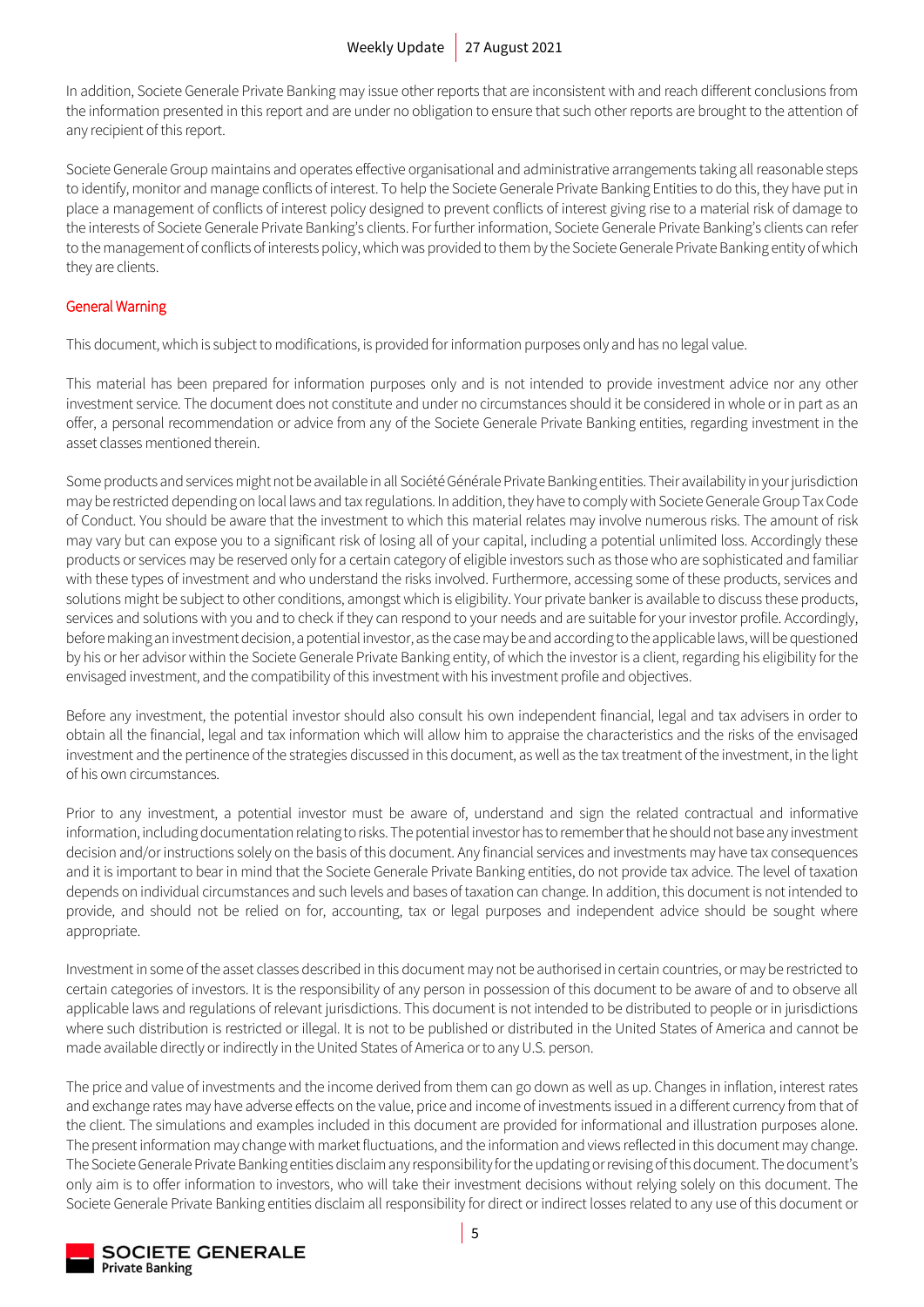its content. The Societe Generale Private Banking entities do not offer no implicit or explicit guarantees as to the accuracy or exhaustivity of the information or as to the profitability or performance of the asset classes, countries and markets concerned.

The historical data, information and opinions provided herein have been obtained from, or are based upon, external sources that the Societe Generale Private Banking entities believe to be reliable, but which have not been independently verified. The Societe Generale Private Banking entities shall not be liable for the accuracy, relevance or exhaustiveness of this information. Information about past performance is not a guide to future performance and may not be repeated. Investment value is not guaranteed and the value of investments may fluctuate. Estimates of future performance are based on assumptions that may not be realised.

This document is confidential. It is intended exclusively for the person to whom it is given, and may not be communicated or notified to any third party (with the exception of external advisors, on the condition they themselves respect this confidentiality undertaking). It may not be copied in whole or in part without the prior written consent of the relevant Societe Generale Private Banking entity.

### Specific warnings per jurisdiction

France: Unless otherwise expressly indicated, this document has been issued and distributed by Societe Generale, a French bank authorised and supervised by the *Autorité de Contrôle Prudentiel et de Résolution,* located at 4, Place de Budapest, CS 92459, 75436 Paris Cedex 09, under the prudential supervision of the *European Central Bank* ("ECB"), and under the control of the Autorité des Marchés Financiers ("AMF"). Societe Generale is also registered at ORIAS as an insurance intermediary under the number 07 022 493 orias.fr. Societe generale is a French Société Anonyme with its registered address at 29 boulevard Haussman, 75009 Paris, with a capital of EUR 1,066,714, 367.50 on 1<sup>st</sup> August 2019 and unique identification number 552 120 222 R.C.S. Paris. Further details are available on request or can be found at www. http://www.privatebanking.societegenerale.fr/.

Luxembourg: This document has been distributed in Luxembourg by Societe Generale Luxembourg ("SG Luxembourg"), a credit institution which is authorised and regulated by the Commission de Surveillance du Secteur Financier ("CSSF") under the prudential supervision of the European Central Bank ("ECB"), and whose head office is located at 11 avenue Emile Reuter – L 2420 Luxembourg. Further details are available on request or can be found at www.societegenerale.lu. No investment decision whatsoever may result from solely reading this document.SG Luxembourg accepts no responsibility for the accuracy or otherwise of information contained in this document. SG Luxembourg accepts no liability or otherwise in respect of actions taken by recipients on the basis of this document only and SG Luxembourg does not hold itself out as providing any advice, particularly in relation to investment services. The opinions, views and forecasts expressed in this document (including any attachments thereto) reflect the personal views of the author(s) and do not reflect the views of any other person or SG Luxembourg unless otherwise mentioned. SG Luxembourg has neither verified nor independently analysed the information contained in this document. The CSSF has neither verified nor analysed the information contained in this document.

Monaco: The present document has been distributed in Monaco by Société Générale Private Banking (Monaco) S.A.M., located 13, 15 Bd des Moulins, 98000 Monaco, Principality of Monaco, governed by the *Autorité de Contrôle Prudentiel et de Résolution* and the *Commission de Contrôle des Activités Financières*. The Financial products marketed in Monaco can be reserved for qualified investors in accordance with Law No. 1339 of 07/09/2007 and Sovereign Ordinance No 1.285 of 10/09/2007. Further details are available upon request or on www.privatebanking.societegenerale.mc.

Switzerland: This document has been communicated in Switzerland by Société Générale Private Banking (Suisse) SA (« SGPBS »), whose head office is located at rue du Rhône 8,, CH-1204 Geneva. SGPBS is a bank authorized by the *Swiss Financial Market Supervisory Authority* ("FINMA"). Further details are available on request or can be found at www.privatebanking.societegenerale.ch.

This document (i) does not provide any opinion or recommendation about a company or a security, or (ii) has been prepared outside of Switzerland for the « Private banking ». Therefore, the Directives of the Swiss Bankers Association (SBA) on the Independence of Financial Research do not apply to this document.

This document has not been prepared by SGPBS. SGPBS has neither verified nor independently analyzed the information contained in this document. SGPBS accepts no responsibility for the accuracy or otherwise of information contained in this document. The opinions, views and forecasts expressed in this document reflect the personal views of the relevant author(s) and shall not engage SGPBS' liability.

This document is not a prospectus within the meaning of articles 652a and 1156 of the Swiss Code of Obligations.

This document is issued by the following companies in the Kleinwort Hambros Group under the brand name Kleinwort Hambros:

United Kingdom: SG Kleinwort Hambros Bank Limited is authorised by the Prudential Regulation Authority and regulated by the Financial Conduct Authority and the Prudential Regulation Authority. The firm reference number is 119250. The company is